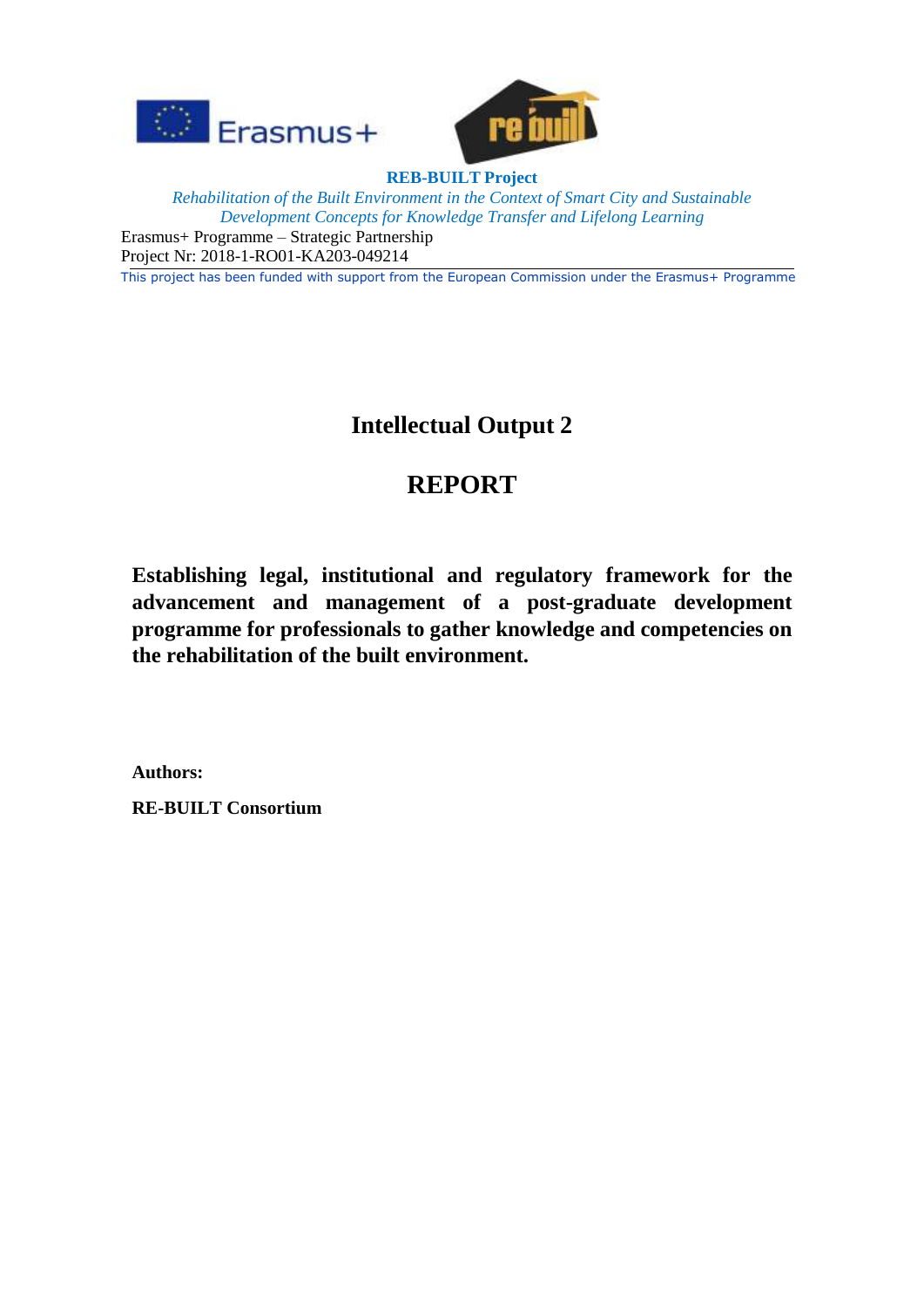

## **Index**

| 2           |     |                                                                           |  |  |
|-------------|-----|---------------------------------------------------------------------------|--|--|
| 3           |     | The International post-graduate School                                    |  |  |
| 4           |     |                                                                           |  |  |
|             | 4.1 |                                                                           |  |  |
|             | 4.2 |                                                                           |  |  |
|             | 4.3 |                                                                           |  |  |
| 5           |     |                                                                           |  |  |
| 6           |     |                                                                           |  |  |
|             | 6.1 |                                                                           |  |  |
|             | 6.2 |                                                                           |  |  |
|             | 6.3 |                                                                           |  |  |
|             | 6.4 |                                                                           |  |  |
| 7           |     | Specific existing post-graduate studies related to the rehabilitation and |  |  |
| environment |     |                                                                           |  |  |
|             | 7.1 |                                                                           |  |  |
|             | 7.2 |                                                                           |  |  |
|             | 7.3 |                                                                           |  |  |
|             | 7.4 |                                                                           |  |  |
| 8           |     |                                                                           |  |  |
|             | 10  |                                                                           |  |  |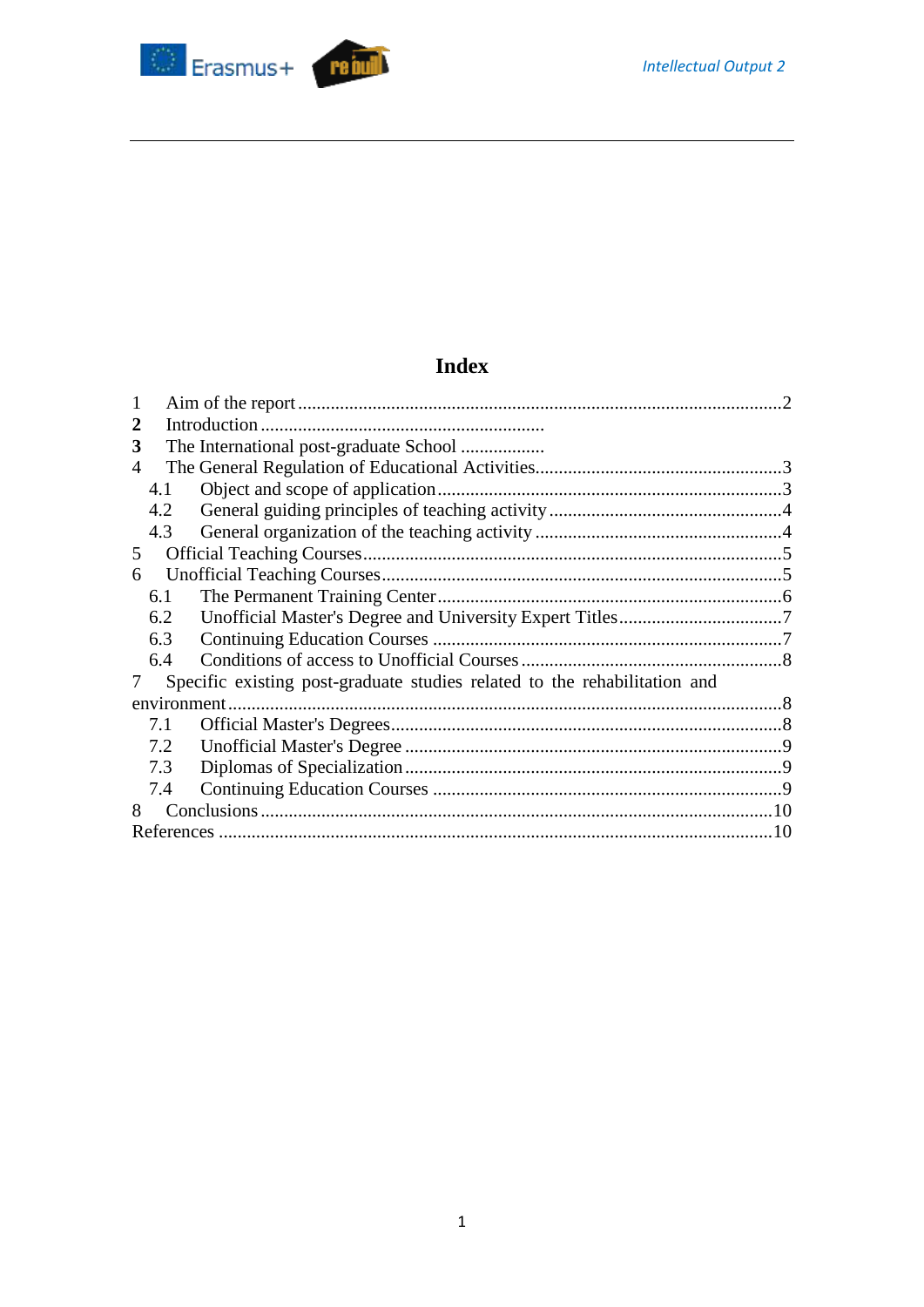

#### <span id="page-2-0"></span>**1. Aim of the report**

The aim of this report is to establish legal, institutional and regulatory framework for the advancement and management of a post-graduate development programme Sustainable Rehabilitation of the Built Environment for professionals to gather knowledge and competencies on the rehabilitation of the built environment, at the Universities members of the RE-BUILT Consortium.

This report is organized as follows:

- The introduction, considering the (i) Structure of education at the RE-BUILT Consortium: post-graduate studies Sustainable Rehabilitation of the Built Environment and (ii) the normative and legal framework.
- The main institution in charge of postgraduate program Sustainable Rehabilitation of the Built Environment at the RE-BUILT Consortium the (i) International postgraduate School at the RE-BUILT Consortium
- The General Regulations of Educational Activities, considering: (i) Object and scope of application; (ii) General guiding principles of teaching activity and (iii) General organization of the teaching activity.
- Official teaching courses, considering: (i) Registration.
- Unofficial higher education courses, considering (i) The permanent Training during the RE-BUILT Consortium; (ii) Titles of "Unofficial Postgraduate Degree" and "University Expert"; (iii) Continuing Education Courses, and (iv) University Extension Courses.
- Specific existing post-graduate studies related to the rehabilitation of the built environment.
- Conclusions, considering proposals to implement a post-graduate development programme on the rehabilitation of the built environment.
- References including the main regulations of the RE-BUILT Consortium applied to post-graduate course Sustainable Rehabilitation of the Built Environment and the citations in which the main text is supported.

#### **2. Introduction**

The RE-BUILT Consortium gather many students. It stands out for its wide array of degree programmes with noted internationalscope. Closely linked to the history of European education, with different systems coming from Middle Ages to modern times, the RE-BUILT Consortium combines the values of tradition with the fact of being an innovative, quality and powerful consortium.

In recent years, the members of Consortium has undergone a process of adapting their studies to the European Higher Education Area (EHEA). Furthermore, the RE-BUILT Consortium is formed of universities that have been recognized with the European Quality Certificate for the EFQM Excellence Model and qualified as an International Campus of Excellence.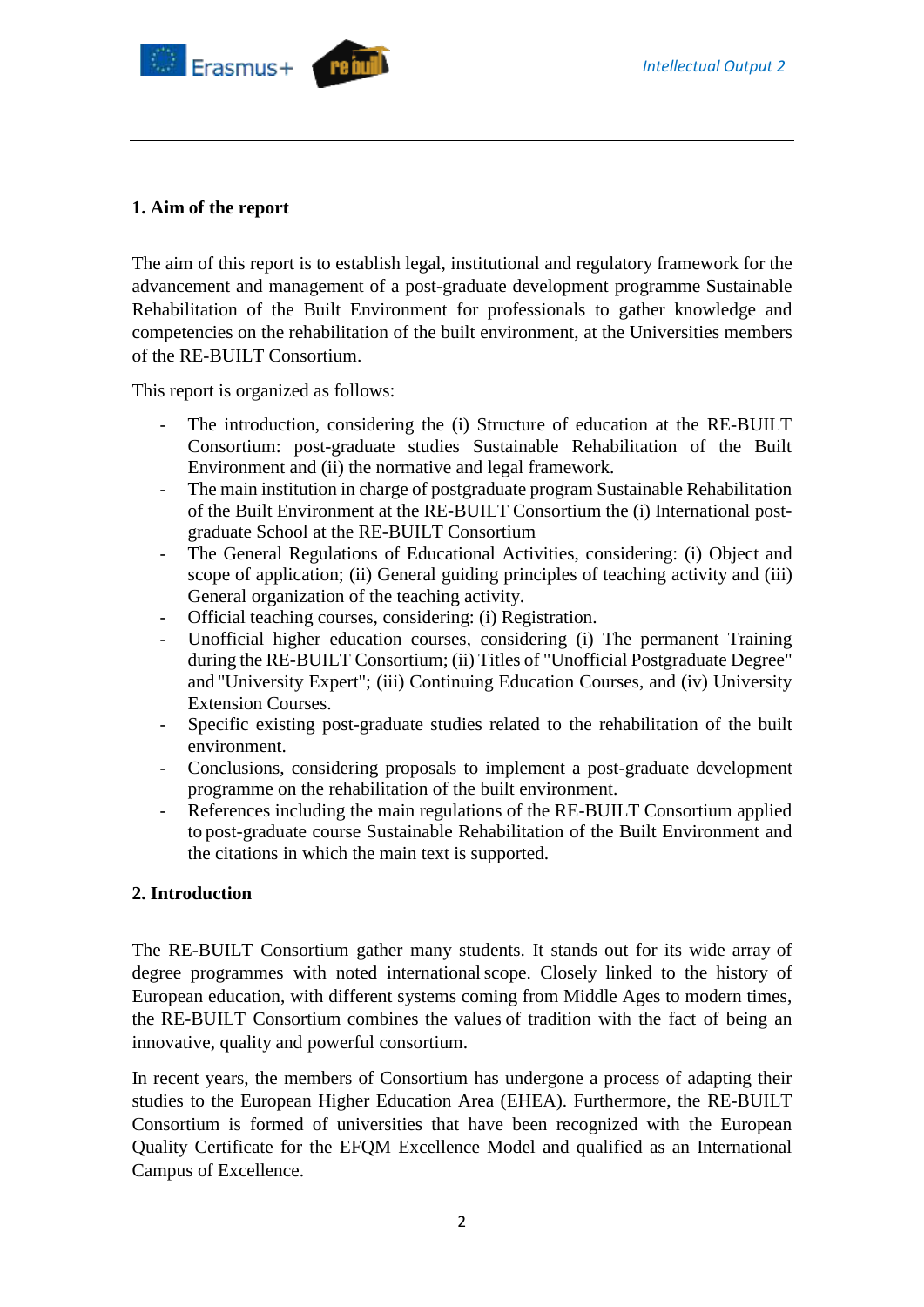

In accordance with the current regulatory context, this report is subjected to the principles set forth in the Organic Law of each University and the Statutes of the Universities, adapted to the the statements of the Bologna (1999) for the progressive harmonization of European university systems.

### **3. The International post-graduate School**

The international post-graduate School of the RE-BUILT Consortium aims to promote a postgraduate course Sustainable Rehabilitation of the Built Environment in quality and differentiating, which responds to the needs ofprofessional specialization and at the beginning of the research career, with a marked international character, and always within a global perspective of the offer of theteachings.

The international post-graduate School depends organically on the Vice rectorate of Internationalization of each University.

According to its Operating Regulations, approved by the management board of the RE-BUILT Project composed by the local coordinators and the RE-BUILT manager on August 28, 2019, on behalf of the  $3<sup>rd</sup>$  RE-BUILT transnational meeting held in Orleans, the objectives of the International post-graduate School of the RE-BUILT Consortium are as follows:

- 1. To develop a broad, and at the same time rational and coordinated, offer of official and unofficial/own postgraduate courses, paying special attention to the work and research needs of the graduates and their strategic nature
- 2. To facilitate the postgraduate students, the realization of professional practices.
- 3. To promote the labour insertion of their graduates.
- 4. To promote lifelong learning and professional training, according to the needs of continuation, updating and diversification of the training of professionals.
- 5. To promote, in the postgraduate field, relations with other national institutions, through the development of joint dgreees and double degrees.
- 6. To promote the internationalization of the postgraduate course at each University of the RE-BUILT Consortium, with special emphasis on the recruitment and mobility of internationalstudents and professors, and on the establishment of international joint and double degrees.
- 7. The dissemination, promotion and search of funding for the postgraduate RE-BUILT proframme, both nationally and internationally.

#### <span id="page-3-0"></span>**4. The General Regulation of Educational Activities**

The "General Regulation of Educational Activities" is the normative document that regulates the teaching activity at the RE-BUILT Consortium.

#### <span id="page-3-1"></span>**4.1. Object and scope of application**

*Article 1* provides that: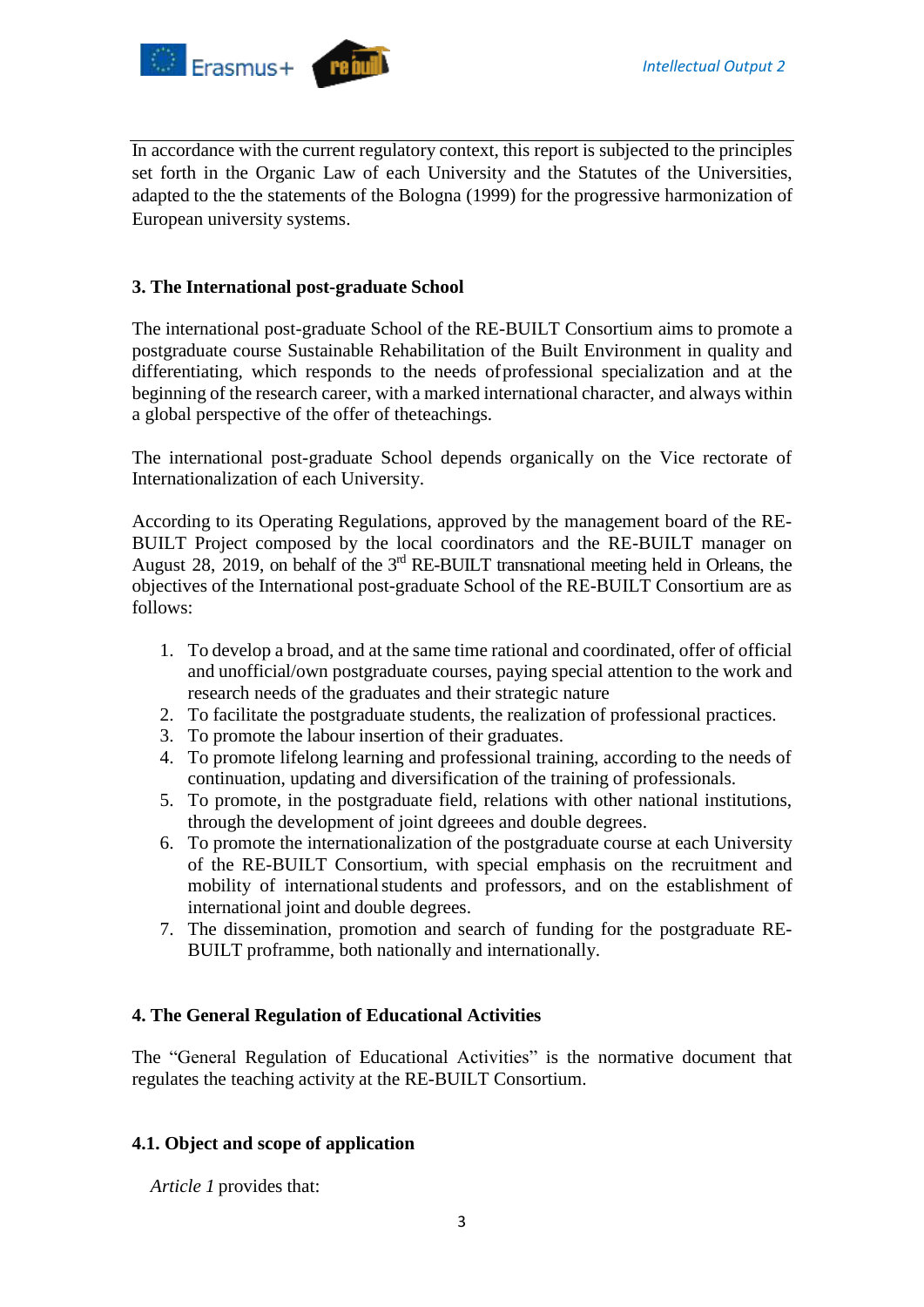

- 1. The teaching activities are the set of actions that lead to develop the educational process to its highest educational level and to the achievement of the objectives indicated in the Statute of the RE-BUILT Consortium.
- 2. The present general regulation will be applicable to the teaching given in the Universities of the RE-BUILT Consortium in the official Master and Doctorate programs during the RE-BUILT Project implementation period, as well as, until its extinction.
- 3. The teachings and titles of the RE-BUILT Consortium will be governed according to the provisions of these regulations.

## <span id="page-4-0"></span>**4.2 General guiding principles of teaching activity**

*Article 2* provides that:

- 1. The RE-BUILT Consortium will provide quality, critical, scientific, humanistic and professional education, with its university communities actively participating in the entire training process.
- 2. The RE-BUILT Consortium will ensure that the contents of the taught activity are coherent with the values and principles of equality, freedom, justice, solidarity, non-discrimination and pluralism.
- 3. The teaching activities of the RE-BUILT Consortium are based on the principles of teaching quality, academic freedom and freedom of study.
- 4. The quality of teaching at the RE-BUILT Consortium will be guaranteed by the principles of competence and dedication of the teaching staff, student participation and effectiveness of services.

## <span id="page-4-1"></span>**4.3 General organization of the teaching activity**

*Article 3* provides that:

- 1. The responsibility of the teaching activities corresponds, in its scope, to the teaching staff of the RE-BUILT Consortium who has recognized full teaching capacity and will develop it in the exercise of their academic freedom and within the limits derived from the organization of teaching, the curricula, the programs of the subjects and the applicable regulations.
- 2. The partner coordinators will coordinate and develop the teaching activities that have been assigned to their team in the curricula and should collaborate with the coordinator (TUIASI) in the application of the quality assurance system of these plans.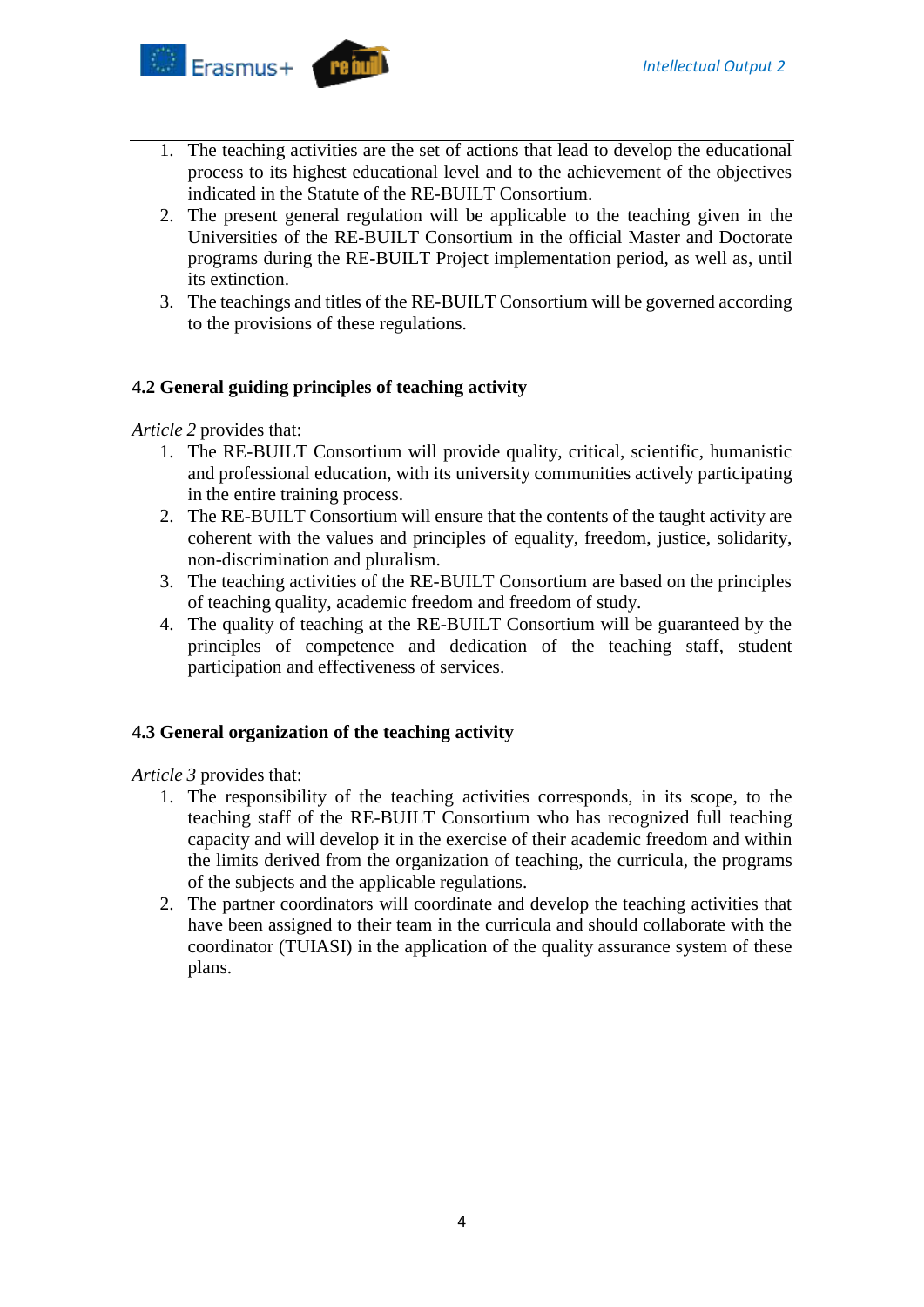

3. The partner universities will supervise the correct development of the curricula taught in them and will organize the teaching activities corresponding to the courses and subjectsthat integrate them. In addition, the RE-BUILT Consortium will be responsible for the system of quality assurance of the curricula for the evaluations to maintain the accreditationof the corresponding qualifications.

#### <span id="page-5-0"></span>**5. Official Teaching Courses**

Regarding the official teachings, the RE-BUILT Consortium establishes *in Article 4. Registration,* that:

- 1. It corresponds to the RE-BUILT Consortium, through its Management Board, to propose, following a report from the partner universities, the assignment of Official Teachings, as well as the proposal for the creation of Official Degrees and the conditions for obtaining them.
- 2. Proposals for new Degrees must include a feasibility study using objective data that demonstrates the academic or scientific interest of the field of study in question, as well as the existence of a social demand to ensure a sufficient number of students.
- 3. It corresponds to the Management Board of each University of the Consortium to approve the assignment to RE-BUILT Official Teachings.
- 4. The management board may also propose and ascribe post-graduate Sustainable Rehabilitation of the Built Environment courses, or the period of Doctorate training, to University Doctoral School, following a report from the Doctoral School and RE-BUILT Consortium of the field of study in question.

#### <span id="page-5-1"></span>**6. Unofficial Teaching Courses**

The development of Unofficial/Own Teachings, as a clear manifestation of the principle of university autonomy, is a recognized possibility. The partner Universities, in addition to imparting teachings leading to the obtaining of Official Titles of Degree, University Master and Doctorate, will be able to teach some RE-BUILT lessons leading to the obtaining of other titles.

#### <span id="page-5-2"></span>**6.1. The Permanent Training Center**

Regarding the unofficial/specific teachings referred also and called as "Own Teachings": The RE-BUILT Consortium launched the major objective to unify and coordinate the offer of Own/Unofficial Degrees of the partner universities and the processes of management and approval of it.

The configuration of the Own/ Unofficial Teachings of postgraduate programme is according to the General Regulation of Teaching Activities. Such Regulation, approved by agreement of the Senate of each partner universty devotes to the general regulation of such teachings already adapted to the scenario of the European Higher Education Area (EHEA). Moreover, the organization of University Extension of postgraduate course Sustainable Rehabilitation of the Built Environment is assigned to the RE-BUILT Consortium.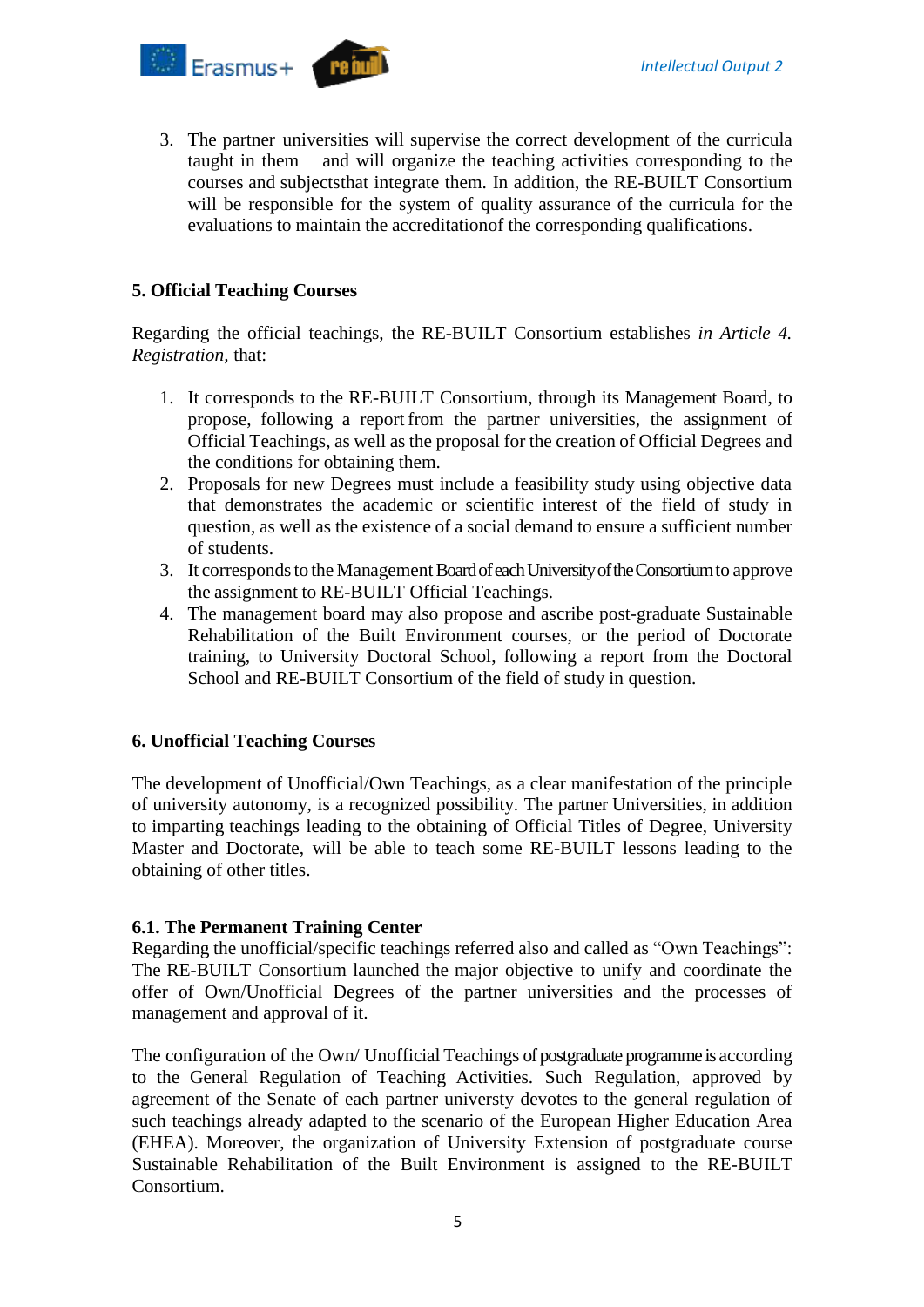

In this context, it was more than necessary to address the set of Unofficial Teachings package of the RE-BUILT Consortium as a whole, the RE-BUILT Consortium being responsible for coordinating all the unofficial training activities of each University regarding the postgraduate programme.

## **Permanent Training Board of the RE-BUILT Consortium**

- 1. The general management competences of the Own/Unofficial Teaching programme for postgraduate programme Sustainable Rehabilitation of the Built Environment correspond to the curricula decided by the RE-BUILT Consortium:
- 7

| <b>TUIASI (leader)</b> | Hazard risk mitigation for a sustainable built environment            |
|------------------------|-----------------------------------------------------------------------|
| <b>BOKU (leader)</b>   | Sustainable infrastructure design and maintenance                     |
| <b>UO</b> (leader)     | <b>Durability of sustainable materials and structures</b>             |
| <b>USE (leader)</b>    | <b>Energy efficiency. Smart Cities.</b>                               |
| <b>UNICAS (leader)</b> | <b>Vulnerability of buildings: from Heritage Building Information</b> |
|                        | Modelling (HBIM) to seismic analysis                                  |
| UM (leader)            | Sustainable rehabilitation in architecture and urban development      |
| <b>HST (leader)</b>    | Conservation, rehabilitation and integration of cultural heritage     |
| <b>BUT (leader)</b>    | Transformation of the built environment for the rehabilitation of     |
|                        | socially disadvantaged city districts                                 |

2. The Permanent Training Board of the RE-BUILT Consortium designs the general lines of action in terms of its Own/Unofficial Teachings and will implemented the mechanisms of support, advice and timely evaluation to guarantee the academic quality of the courses offered and the organizational efficiency of the same.

## **Direction of the Permanent Training Center**

The direction of the Permanent Training Center is its highest governing body and it has the institutional representation of it. It will be exercised by an academic member of the RE-BUILT project appointed by the Rector/representative among the members of the university community.

## **a. Unofficial Master's Degree and University Expert Titles**

- <span id="page-6-0"></span>i. The title of "Unofficial Master's Degree" accredits a highly qualified postgraduate university education and is reserved for postgraduate courses of higher level and duration. The studies leading to the obtaining of an "Unofficial Master's Degree" will have a minimum extension of 60 European credits and a maximum of 120. Its duration will be, at least, one academic year.
- ii. The title of "University Expert" accredits a postgraduate university education of high level of specialization. The postgraduate studies leading to the obtaining of a degree of "University Expert" will have a minimum extension of 30 European credits and amaximum of 60. Its duration will be, at least, four months.
- iii. Neither the denomination nor the academic content of the unofficial teachings and own titles, may coincide, or induce confusion, with those of the official titles of each University of the RE-BUILT Consortium.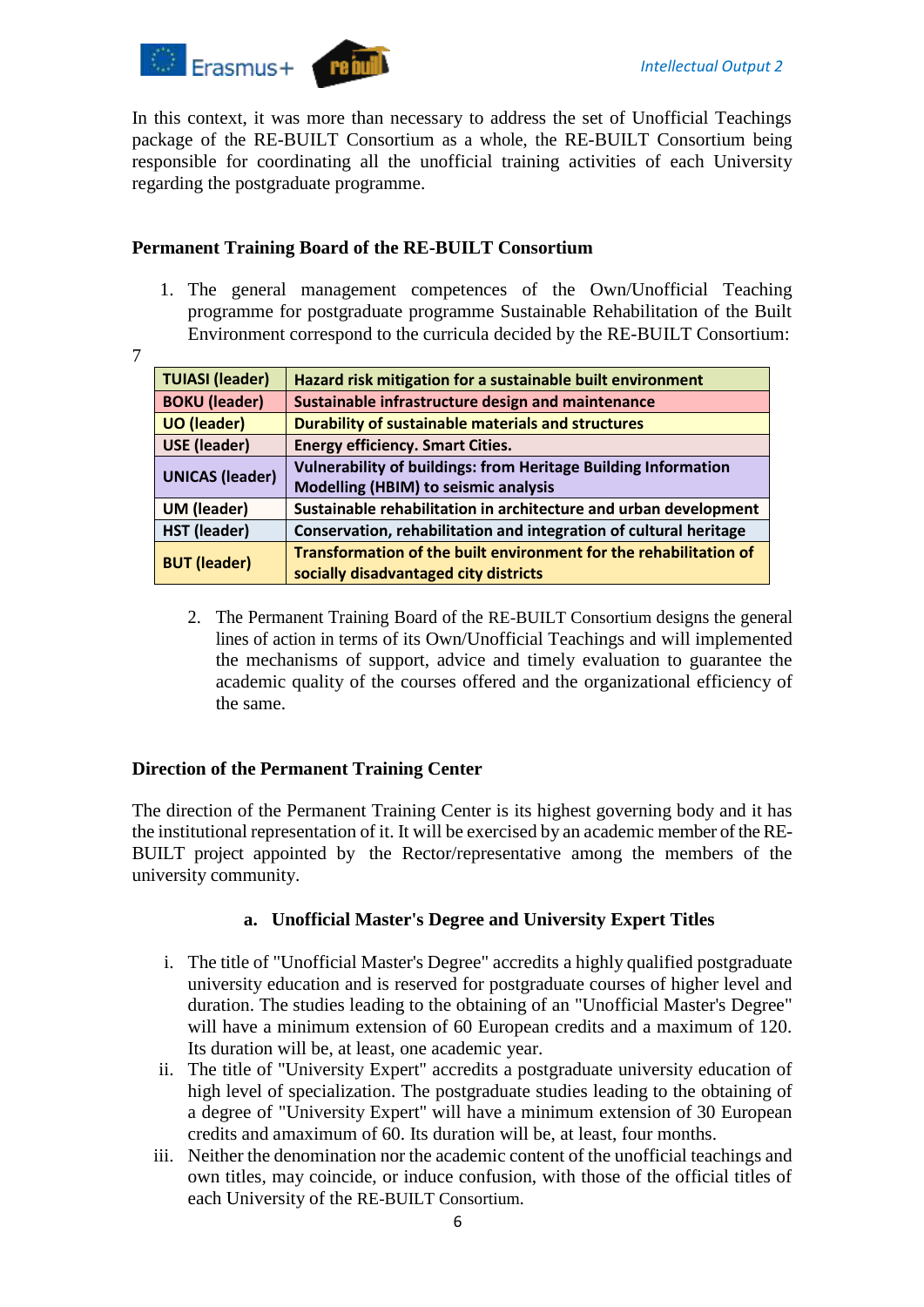

## **b. Continuing Education Courses**

- <span id="page-7-0"></span>i. The Continuing Education Courses are the Own/Unofficial Teaching modality under which are contemplated studies of extension, specialization, improvement or updating of knowledge that cover specific thematic areas of interest, with the general objective of contributing to the continuous learning of the students, as well as to the recycling of professionals, contributing to a better performance of their functions.
- ii. The Continuing Education Courses will be accredited through a Diploma of assistance or academic progress of each partner University of the RE-BUILT Consortium. The "Diploma of Specialized Training" may be issued as long as these teachings include at least 15 European credits and their duration is at least one quarter.

## **c. Conditions of access to Unofficial Courses**

<span id="page-7-1"></span>Conditions to access the Unofficial Courses depend on the type of courses.

- i. People who can access the "Unofficial Master's Degree" studies must meet the following requirements:
	- 1. To have an Official Degree.
	- 2. To have an Official University Degree issued in accordance with previous ordinances or to accredit the overcoming of the equivalent of 240 European credits in these degrees.
- ii. People who can access the studies of "University Expert" must meet the following requirements:
	- 1. To have an Official Degree or to have completed at least 180 European credits of the degree.
	- 2. To have an Official University Degree issued in accordance with previous ordinances or to accredit the completion in these degrees of the equivalent of 180 European credits.
- iii. Access to Continuing Education Courses will not be subjected to general conditions of qualification.
- iv. In all cases, it will also be necessary to meet the specific requirements established for each one of the own/unofficial teachings.

## <span id="page-7-2"></span>**7. Specific existing post-graduate studies related to the rehabilitation and environment**

The offer of Official and Unofficial post-graduate courses at the Universities of the RE-BUILT Consortium is diverse.

## <span id="page-7-3"></span>**7.1. Continuing Education Courses**

The Continuing Education Courses are governed as indicated in the previous Sections 6. Unofficial Teaching Courses, and 6.3. Continuing Education Courses